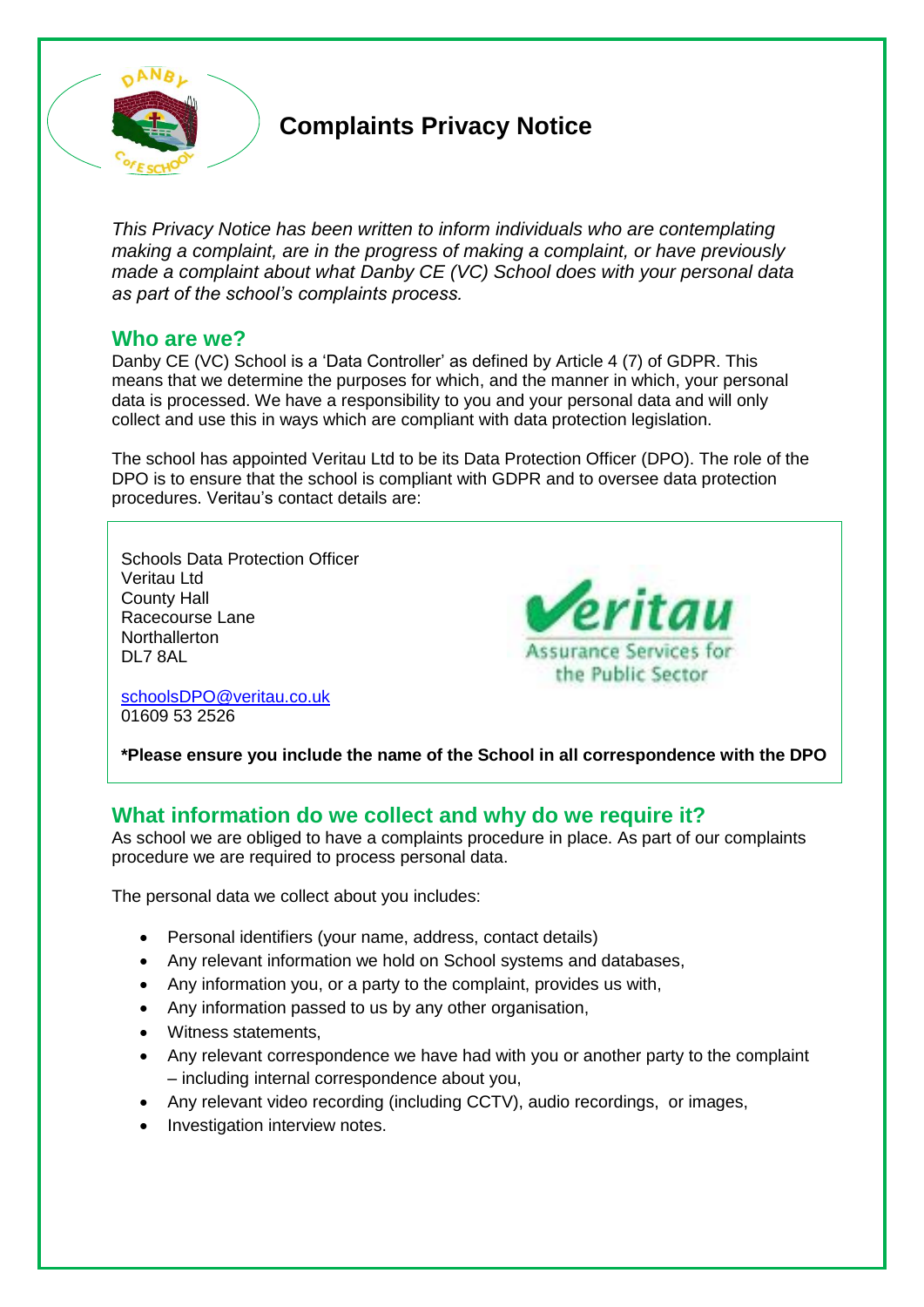# **Who do we obtain your information from?**

Much of the information we process will be obtained directly from your complaint or from a complaint made by another individual. However, we may need to collect data about you from, but not necessarily limited to, the following organisations:

- Department of Education,
- The Local Authority,
- Our appointed Data Protection Officer
- Ofsted
- The Police and/or other Law Enforcement bodies
- Local Health and/or social care providers

#### **Who do we share your personal data with?**

According to our complaints procedure all complaints are handled by the headteacher. However, Within the School we will disclose any relevant data to any individual (usually an employee or governor) that requires the data in order to complete the investigation, to administer the complaint, or to receive advice about how to handle a complaint.

The following organisations may also receive your data if allowed by law:

- Department of Education
- The Local Authority
- Our appointed Data Protection Officer
- Ofsted
- Information Commissioner's Office
- Any other organisation and/or regulator when the School is legally required to disclose your information.

## **How long do we keep your personal data for?**

Generally the school will keep personal data collected as part of the complaints process for six years upon closure of the complaint. This is to ensure that the School can demonstrate the complaint has been handled appropriately.

In some cases information gathered as part of a complaint investigation will need to be kept for longer than six years in accordance with various legislation. For example any complaints in relation to Looked after Children will be kept for 70 Years from closure of the file.

#### **Do you transfer my data outside of the UK?**

Generally the information that the school holds is all held within the UK. However, some information may be held on computer servers which are held outside of the UK. We will take all reasonable steps to ensure your data is not processed in a country that is not seen as 'safe' by the UK government. If we do need to send your data out of the EU it will ensure it has extra protection from loss or unauthorised access.

## **What is our lawful basis for processing your personal data?**

The School is legally required to operate a relevant complaints procedure as per the

(Maintained (VC) Schools Education Act 2002

As such the School relies on Article 6(1)(c) and Article 9(2)(g) of the GDPR to process your personal and special category data. This is in pursuance with Schedule 1, Part 2 (6)(2)(a) of